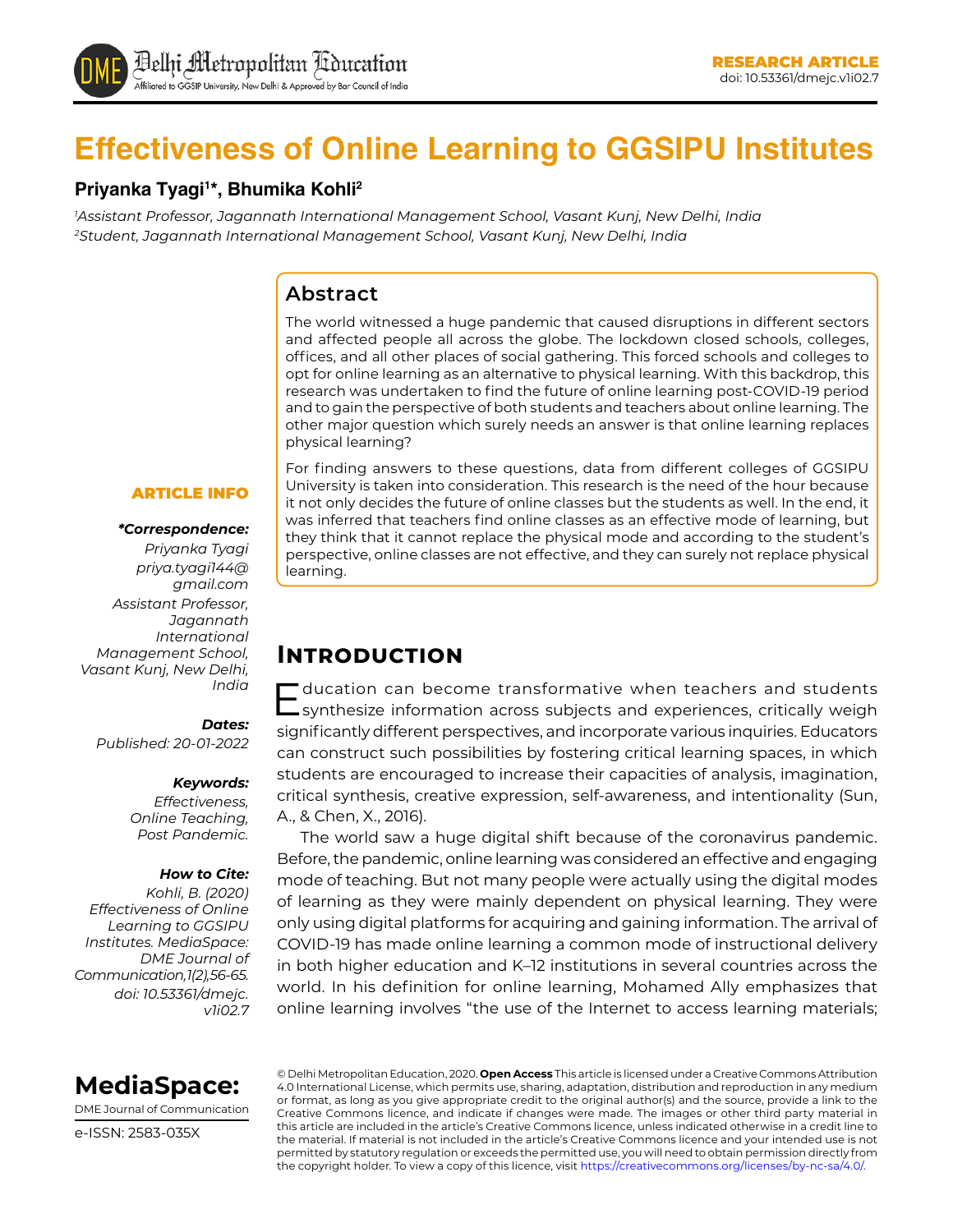to interact with the content, instructor, and other learners; and to obtain support during the learning process, to acquire knowledge, to construct personal meaning, and to grow from the learning experience (Florence Martin, Drew Polly, and Albert Ritzhaupt T).

One reason why there is so much discussion around online learning is that there are many purported benefits and uses of online learning. Some of the most important ones are its effectiveness in educating students, its use as professional development, its cost-effectiveness to combat the rising cost of postsecondary education, credit equivalency at the postsecondary level, and the possibility of providing a world-class education to anyone with a broadband connection (Bartley & Golek, 2004; De la Varre, Keane, & Irvin, 2011; Gratton-Lavoie & Stanley, 2009; Koller & Ng, 2014; Lorenzetti, 2013). Like any other term, online learning also possesses both its pros as well as its cons. The benefits of online learning are known to the entire world as it kept the world intact during the pandemic, but its cons can also not be neglected as security and network issues are being faced by both teachers and students during the online classes. The main focus of the paper is to find out the perspective of both teachers as well as students on the thought that online learning can replace physical learning.

# **Review of literature**

## **Online Learning Revealing the Benefits and Challenges** *(Brittany Gilbert, 2015)*

The researcher found out that after the arrival of online courses, the educational opportunities for students have broadened and motivated them to stay competitive in the demanding realm of education. Students embarking on the path of higher education through online coursework need to be self-motivated, independent, and responsible learners. Understanding one's learning style and skills will allow students to more accurately determine if online learning is suitable for them. Instructors and course designers will also benefit from understanding the aspects of a

course that increase students' understanding and participation.

#### *The Effectiveness of Online Learning: Beyond No Significant Difference and Future Horizons (Tuan Nguyen, 2015)*

The researcher took Nosignificantdifference.org as an indicator for examining the effectiveness of online learning. It was observed that about 92% of all distance and online education studies find that distance and online education are at least as effective, if not better, than traditional education. About 3% of the studies compiled by the site show the reverse, that traditional face-to-face format is more effective, and about 4% show mixed findings. However, given the issues of selection bias that later studies pointed out and the lack of rigorous methodology of the earlier.

#### *Course Practice Teaching Mode Based on the Exploration of Online and Offline Integration (Mingwei Bian, 2015)*

The researcher believes that when students are familiar with the learning content and background of life closer degree students consciously accept the higher knowledge. Life is an inexhaustible source of Teaching, current textbooks and there are a lot of practical problems of student life experiences and real life. Teaching teachers not only to provide reallife material, the creation of students living close to the actual situation, recognize the reality of life from the perspective of observation programs, focusing on curriculum knowledge and actual contact, let the students observe the operation, speculation, exchange, reflection, etc. activities gradually realize the production of knowledge, the formation, and development of a positive emotional experience, to feel the power of knowledge to enable students to learn look a gift horse, learned to use, so that students learn the course content from the source of mining life, depicting the practice of the teaching process to enhance students' organizational skills, communication skills, leadership, innovation, learning ability, calling capability and adaptability, fully in line with the Chengdu forging economic, highquality application-oriented social development required, complex talent.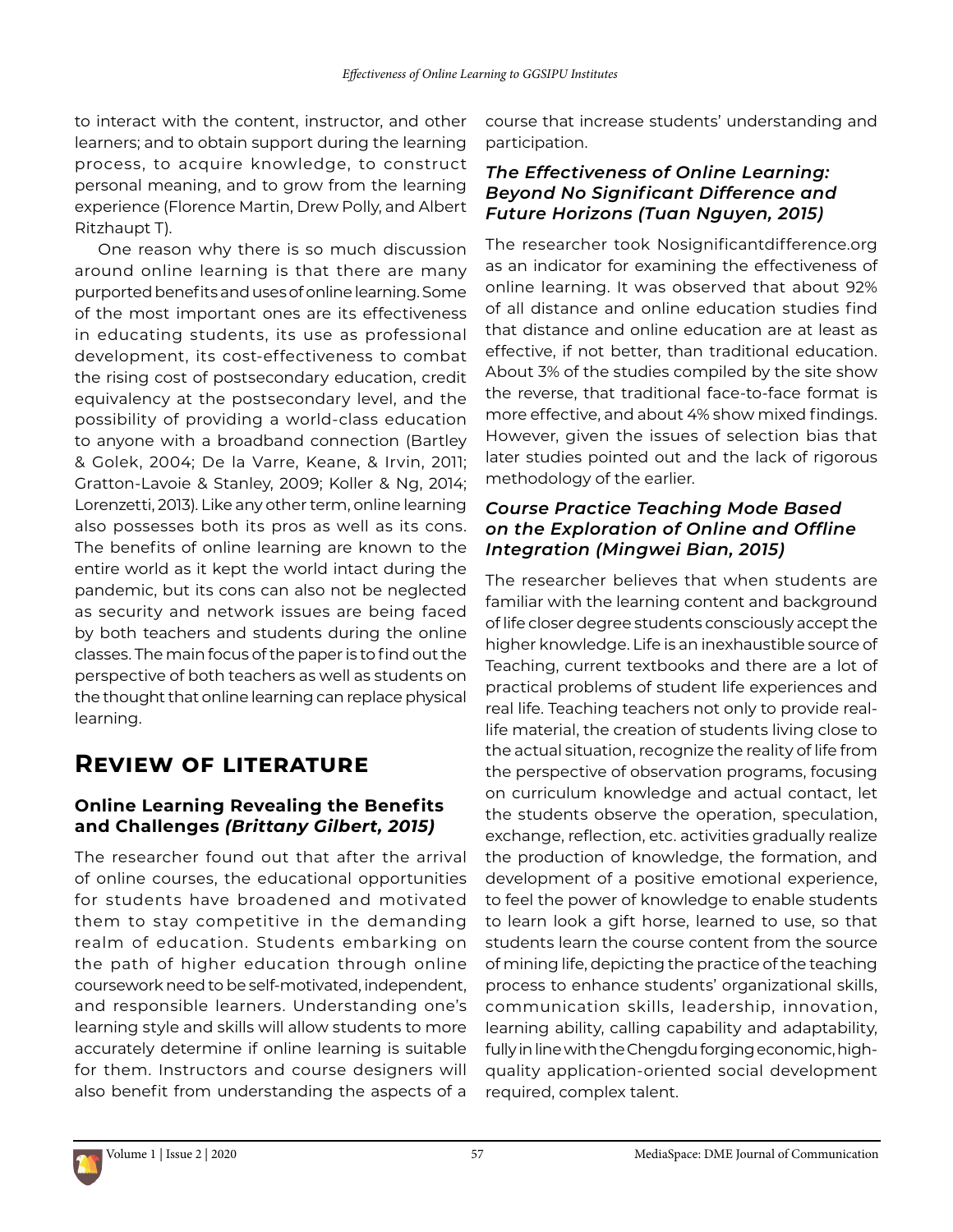### *Online Education and Its Effective Practice: A Research Review (Sun, A., & Chen, X, 2016)*

Online education will continue to increase its presence and it's an effective way of teaching that can influence higher education by following a procedure of reshaping, refining, and restructuring. Online education is here and is highly likely to stay and grow. The review of its history clearly shows online education has developed rapidly, fueled by Internet connectivity, advanced technology, and a massive market. Also, owing to its flexibility, accessibility, and affordability, online education is gaining in popularity, especially for people who are otherwise unable to obtain an education because of physical distance, schedule conflicts, and unaffordable costs. It is unlikely to replace the offline mode of teaching, but it can surely become a successful alternative.

### *Online learning amid the COVID-19 pandemic: Students' perspectives (Muhammad Adnan and Kainat Anwar, 2020)*

COVID-19 impacted the conventional learning method of academic institutions across the world. The administrations of schools, colleges, and universities opted for online lectures/classes as an alternative way to resume education. Although online learning is proving helpful in safeguarding students' and faculty's health amid the COVID-19 pandemic, however, it is not as effective as conventional learning. Online learning cannot produce desired results in underdeveloped countries like Pakistan, where a vast majority of students are unable to access the internet due to technical as well as monetary issues. This study addressed the effectiveness of online versus traditional classes especially for students of higher education. As per this study, 73% of students had proper internet facility and 71.4% students felt that they were well qualified to use a computer/laptop for online classes even then 78.6% respondents felt that conventional classes were more effective as compared to online learning

#### *Bichronous Online Learning: Blending Asynchronous and Synchronous Online Learning (By[Florence Martin,](https://members.educause.edu/florence-martin) [Drew Polly](https://members.educause.edu/drew-polly) and Albert Ritzhaupt)*

The researcher says that bichronous online learning is the blending of both asynchronous and synchronous online learning, where students can participate in anytime, anywhere learning during the asynchronous parts of the course but then participate in real-time activities for the synchronous sessions. The amount of the online learning blend varies by the course and the activities included in the course. Just as blended learning allows instructors and designers to make use of the best of both online learning and face-to-face learning (e.g., flipped classrooms), bichronous online learning offers us the opportunity to integrate the best of both asynchronous and synchronous online learning experiences.

#### *Going the Distance: Online Education in the United States, 2011 (Isabel Elaine Allen and Jeff Seaman)*

The study is aimed at answering some of the fundamental questions about the nature and extent of online education. Based on responses from over 2,500 colleges and universities, the report addresses the following key issues:

- Is Online Learning Strategic?
- How many students are learning Online?
- Are Learning Outcomes in Online Comparable to Face-to-Face?
- Has Faculty Acceptance of Online Increased?
- What Training Does Faculty Receive for Teaching Online?
- What is the Role of Open Education Resources?
- What is the Future for Online Enrolment Growth? After remaining steady for several years, the proportion of chief academic officers saying that

online education is critical to their long-term strategy took a small upward turn last year. online programs are strategically important to the institution, yet close to, or less than one-half of respondents actually included online programs in the campus strategic plan. This gap exists even at a time when the number of students taking at least one online course continues to expand at a rate far more than the growth of overall higher education enrolments

#### *After the COVID-19 crisis: Why higher education may (and perhaps should) never be the same (Bill Cope and Mary Kalantzis)*

Online learning, by contrast, can be embedded in the real world. It can be continuous, lasting for as

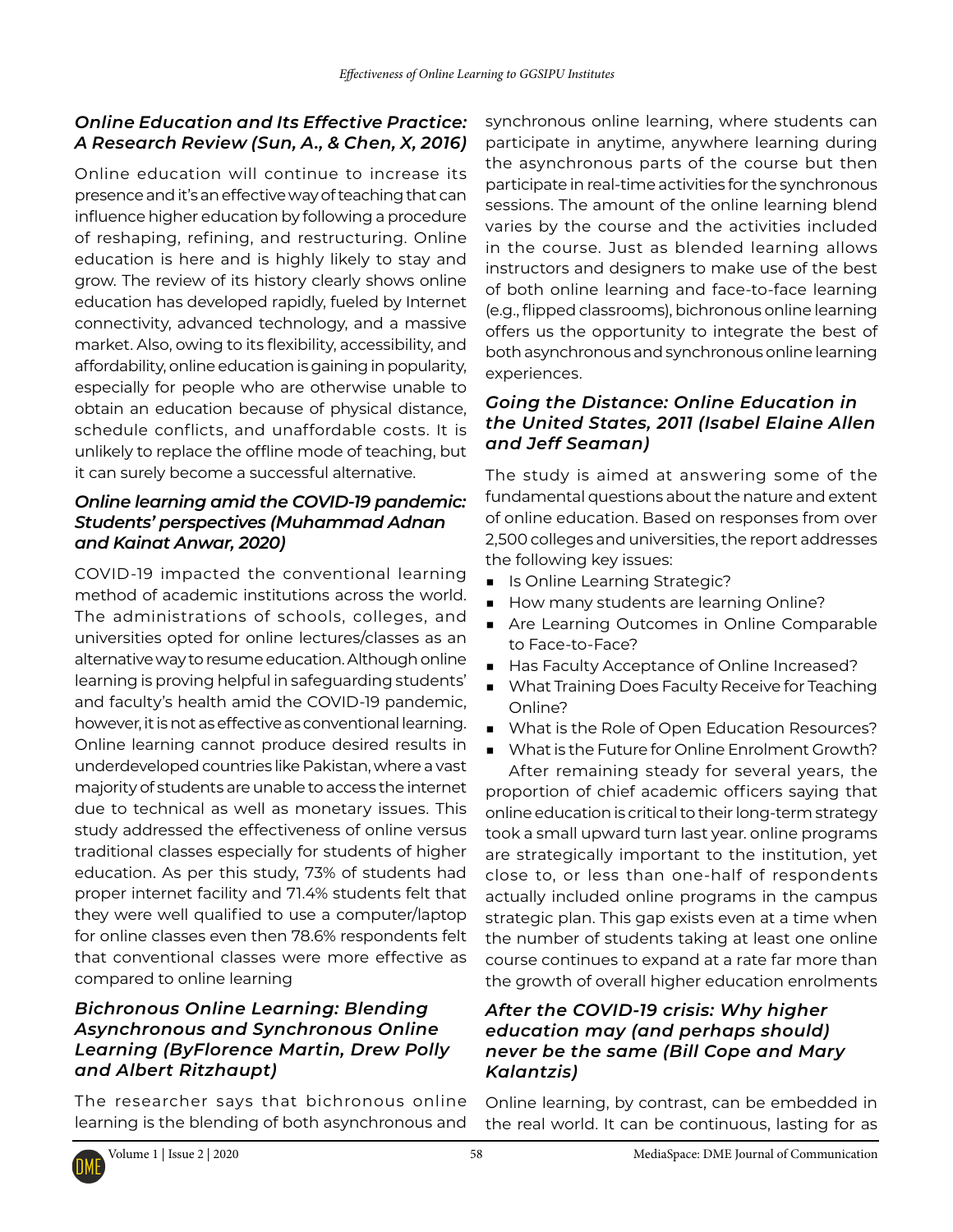long as life and stretching as wide as social and personal needs. What we love about the students in our online courses is that, by day, they are in the world. They bring knowledge and experience that we instructors could never have imagined, contributing to this as partners in our knowledge communities. They can also test, live in real-world contexts, the new things they have learned in our classes. But now the problem: none of the main commercial or open-source learning management systems can do what we have just promised. The potential is there, but all rely on the 1990s teacher-centered, hub-andspoke, file-upload/download architectures. None are instrumented adequately for social knowledge, collaborative learning, or artificial intelligence. All try ponderously, painfully, to replicate the traditional classroom, perhaps with a few clumsy patches to mimic social networking. In this time of crisis, we must seize the day. We must imagine a different future for higher education. If we are to adopt a stance of strategic optimism, we may be on the cusp of the biggest change since the invention of the social processes and artifacts of higher education in early modern times. The danger is that when people were thrown abruptly into online learning by the COVID-19 Crisis, they were compelled to use flawed systems with limited training, confirming their worst fears about the quality of the online teaching and learning experience. Focused investment needs to be made in people and technology to renew and revitalize our pedagogical and social values. If nothing else, this crisis should lead to that.

#### *ONLINE LEARNING DURING LOCKDOWN PERIOD FOR COVID-19 IN INDIA (Dr. Pravat Kumar Jena Assistant Regional Director, IGNOU Regional Centre, Bhubaneswar, 2020)*

Most governments around the world have temporarily closed educational institutions to control the spread of the Covid-19 pandemic. With an increasing number of states, provinces, and even whole countries closing institutions of learning and over 91% of the world's student's population are not attending schools/colleges (UNESCO). Several other countries have implemented localized closures

impacting millions of additional learners. UNESCO is supporting countries in their efforts to slow the immediate impact of school closures particularly for more vulnerable and disadvantaged communities and trying to facilitate the continuity of education for all through remote learning. Government/ educational institutions should adopt the policy to provide free internet and free digital gadgets to all learners to encourage online learning as a result of which people would get engaged during the lockdown and remain safe from pandemics. Online Learning is the best method of learning at this time of lockdown due to the outbreak of Covid-19 and further in-depth statistical study may be undertaken on the impact of online learning during the lockdown period.

#### *IMPACT OF COVID-19 ON HIGHER EDUCATION IN INDIA (Dr. Pravat Kumar Jena Assistant Regional Director, IGNOU Regional Centre, Bhubaneswar)*

This study has outlined various impacts of Covid-19 on higher education in India. The recent pandemic created an opportunity for change in pedagogical approaches and the introduction of virtual education in all levels of education. As we do not know how long the pandemic situation will continue, a gradual move towards online/virtual education is the demand of the current crisis. UGC and MHRD have launched many virtual platforms with online depositories, e-books, and other online teaching/ learning materials. A combination of the traditional technologies (radio, TV, landline phones) with mobile/web technologies to a single platform with all depositories would enhance better accessibility and flexibility to education. This would involve upgrading the service platform to enable it to meet the required volume of educational demands of students. All service providers need to be mobilized to provide proper access to the educational service platforms to the disadvantaged groups of the population also. Virtual education is the most preferred mode of education at this time of crisis due to the outbreak of Covid-19. The post-Covid-19 education seems to be education with widely accepted online/virtual education which may perhaps be a parallel system of education.

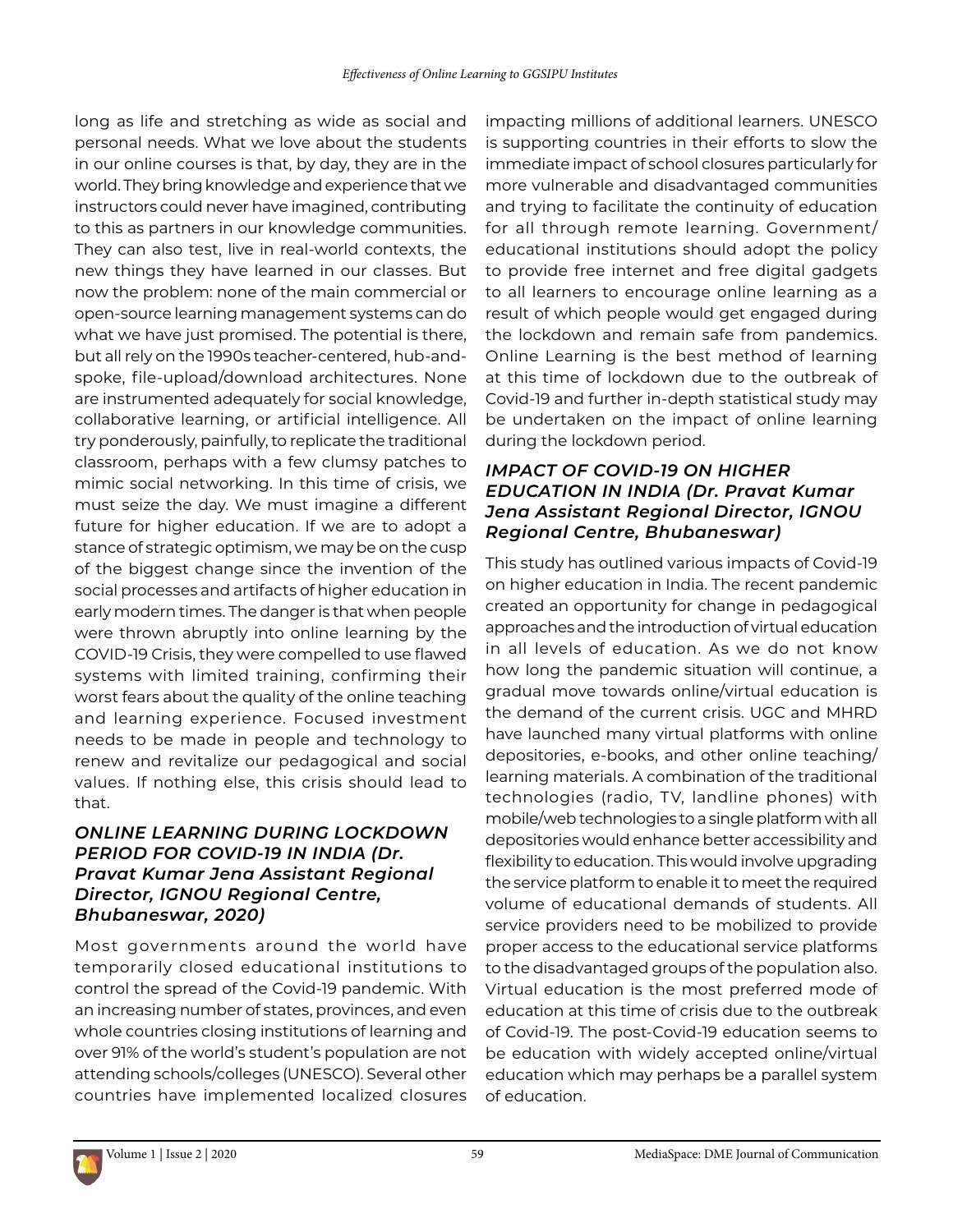# **Objectives**

Following are the objectives of this study

- To find out whether online learning can replace physical learning or not.
- To find out the perspective of both students and teachers about the effectiveness of online learning.
- To examine the future of online learning postpandemic.

# **Significance of the Research**

The education system faced a drastic change with the advent of the Corona Virus pandemic. This uncalled happening raised several questions like how the studies will continue without any physical meeting. But digital advancement has made life easier not only for the corporate sector but also for the people who belong to the field of education and for the rest of the world. Zoom and google meetings became a place of virtual classes for students all across the globe. Through this research, society will get clarity about the future of online classes and also about their effectiveness. Also, will give a clear answer about whether online learning replaces physical learning and what both teachers and students think about it.

Limitations of the Study

Conducting the research in this pandemic was surely a difficult process. Therefore, the following are the limitations faced during the research:

- It was difficult to collect the responses via an online questionnaire as people were not ready to fill the google forms.
- It was a time-consuming process.
- It was difficult to know the exact mindset of people as they filled the forms online.

# **Research Methodology**

The main aim of the research is to find an accurate answer in terms of numbers to know whether online learning can replace physical learning, what's the future of online learning post-pandemic, and are online classes really effective. Therefore, the answer to the problem would be found through a quantitative approach to research. The sample size for interpreting the data is 50, this includes both teachers as well as students. Perspectives of both students as well as teachers will be collected through a questionnaire and will be taken into consideration so that a final answer can be achieved.

# **Data Analysis and Interpretation**

## **Student's Perception**

The perception of students holds equal importance in knowing the future of online classes postpandemic and whether it can cut out the offline mode of learning or not-

From the student's point of view, online classes are not an effective mode of learning. This can be seen from the above-mentioned **Figure 1.1** shows as most of the students disagree with the fact that they are an effective mode of learning.

From the student's point of view, questions and doubts are not fully answered in the online mode of learning. This can be clearly seen from the abovementioned **Figure 1.2** shows as most of the students disagree with the fact that questions and doubts are fully answered in online classes.

According to the student's perspective, online classes are not engaging and interesting. This can be clearly seen from the above-mentioned **Figure 1.3**  shows as most of the students disagree with the fact that online classes are engaging and interesting.

According to the student's perspective, technical and network issues act as a major hindrance in learning effectively**.** This can be clearly seen from the above-mentioned **Figure 1.4** shows as most of the



**Figure 1.1:** The central tendency of the above-mentioned data is calculated through mode. MODE: Disagree 56 % (It is the recurring maximum number of times.)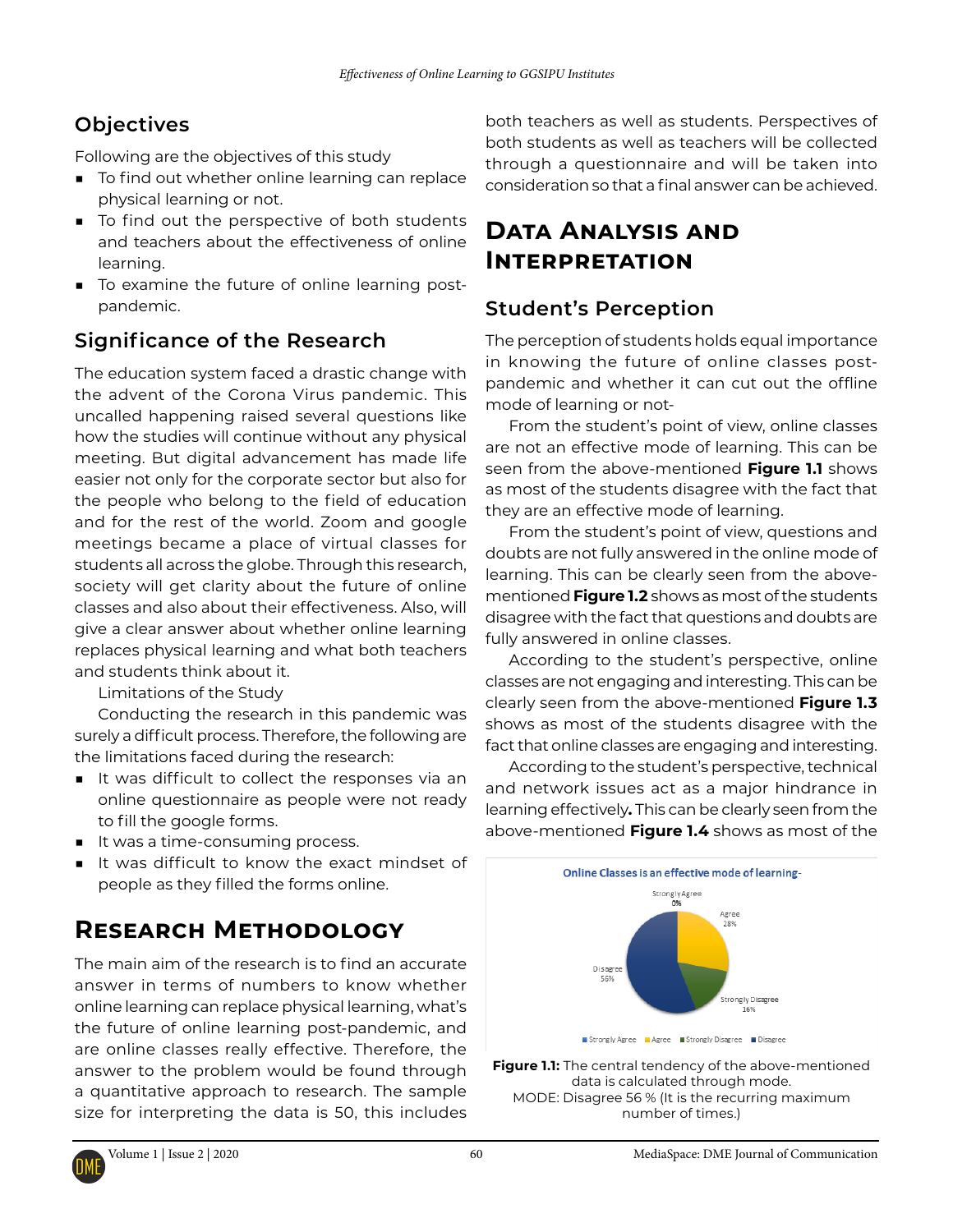#### *Effectiveness of Online Learning to GGSIPU Institutes*



**Figure 1.2:** The central tendency of the above-mentioned data is calculated through mode. MODE: Disagree 56 % (It is the recurring maximum number of times.)



**Figure 1.3:** The central tendency of the above-mentioned data is calculated through mode. MODE: Disagree 44 % (It is the recurring maximum number of times.)



**Figure 1.4:** The central tendency of the above-mentioned data is calculated through mode.

MODE: The above data have 2 modes as both agree and strongly agree possess equal values. Agree: 48% & Strongly Agree 48%.

(These values are recurring maximum number of times.)

students strongly agree with the fact that technical and network issues act as a major hindrance in learning effectively**.**

According to the student's perspective, online classes are not more effective than the offline mode



**Figure 1.5:** The central tendency of the above-mentioned data is calculated through mode. MODE: Strongly Disagree 52 % (It is the recurring maximum number of times.)





of learning. This can be clearly seen from the abovementioned **Figure 1.5** shows as most of the students strongly disagree with the fact that online classes are a more effective way of learning than offline mode.

According to the student's perspective, online learning cannot replace physical learning**.** This can be seen from the above-mentioned **Figure 1.5**  shows as most of the students have no as their answer in the questionnaire and which is also presented through the above-mentioned pie chart.

Which mode of learning do you like online or offline (open-ended question)-

Out of the 25 students, 24 like the offline mode of learning, and 1 prefer the online mode of learning. **Offline**: 24 Students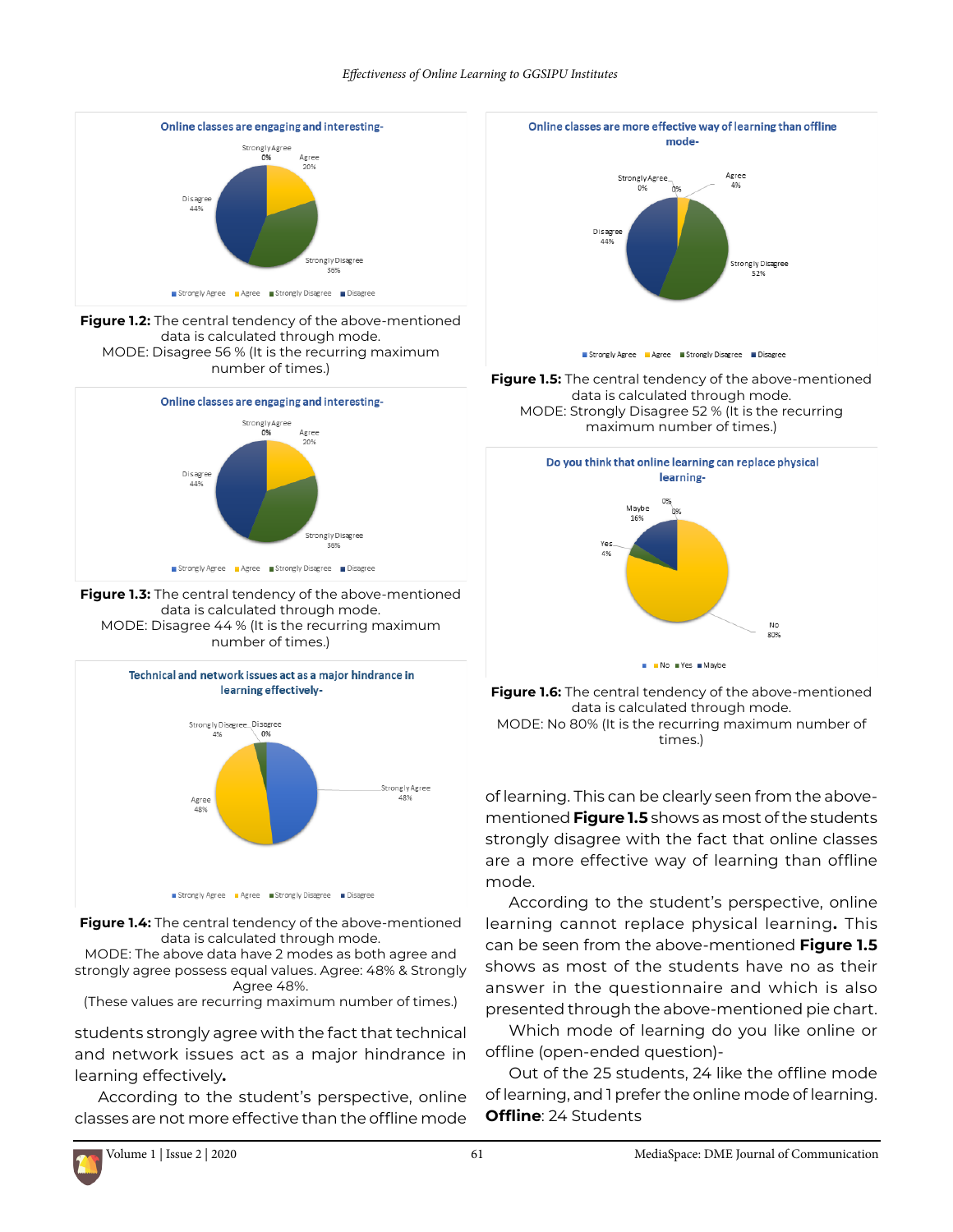#### Reasons why they have chosen offline mode of learning-

Offline Mode is more effective Since there are many network issues in online learning. Other than that, offline classes are more Interactive and Engaging.

There's not an option as long as there's quality education, both sound good except when it comes to the practical knowledge, offline is a necessity.

#### **Online**: 1 Student

### *Key Findings of student's perception*

| Online classes are an effective mode of learning?                                 | 56% of the students disagree and 28% strongly disagree that Online<br>classes are not an effective mode of learning.                               |
|-----------------------------------------------------------------------------------|----------------------------------------------------------------------------------------------------------------------------------------------------|
| Questions and doubts are fully answered?                                          | 56% of the students think that the questions and doubts are not<br>fully answered.                                                                 |
| Online classes are engaging and interesting?                                      | 44% of the students disagree and 36% strongly disagree that online<br>classes are engaging and interesting.                                        |
| Technical and network issues act as a major<br>hindrance in learning effectively? | 48% of the students agree and 48% of the students strongly agree<br>that technical and network issues are the major problem in online<br>learning. |
| Online classes are a more effective way of<br>learning than offline mode?         | 44% of the students disagree and 52% strongly disagree that Online<br>classes are a more effective way of learning than physical learning.         |
| Do you think that online learning can replace<br>physical learning?               | 80% of the students think that online learning cannot replace<br>offline mode of learning.                                                         |

The COVID-19 pandemic has led to disruptions in all walks of life. Schools, colleges, and all other academic institutions have been forced to look for alternatives to ensure continuity in learning. In the past six months, across the world, various digital or ICT-based learning options have been explored. Most of these options have proved to be sub-optimal, pedagogically unsound, and inadequate substitutes for face-to-face interactions (Azim Premji University). Students of GGSIPU University don't think that online learning is an effective mode of learning. They also believe that it cannot replace physical learning. Colleges around the globe are using Zoom/Google conferencing apps for continuing their studies and completing the syllabus. But the data which is collected shows that students are not in the favour of online classes.

## **Teacher's Perception**

The perception of teachers holds equal importance in knowing the future of online classes postpandemic and whether it can cut out the offline mode of learning or not-

According to the teacher's perspective, online classes are an effective mode of learning**.** This can be clearly seen from the above-mentioned **Figure 2.1** 



**Figure 2.1:** The central tendency of the above-mentioned data is calculated through mode. MODE: Agree 56% (It is the recurring maximum number of times.)

shows as most of the teachers agree with the fact that online classes are an effective mode of learning.

From the teacher's point of view, questions and doubts are fully answered in the online mode of learning**.** This can be seen from the abovementioned **Figure 2.2** shows as most of the teachers agree with the fact that questions and doubts are fully answered in online classes.

According to the teachers, online classes are not engaging and interesting**.** This can be clearly seen from the above-mentioned **Figure 2.3** shows as most of the teachers disagree with the fact that online classes are engaging and interesting.

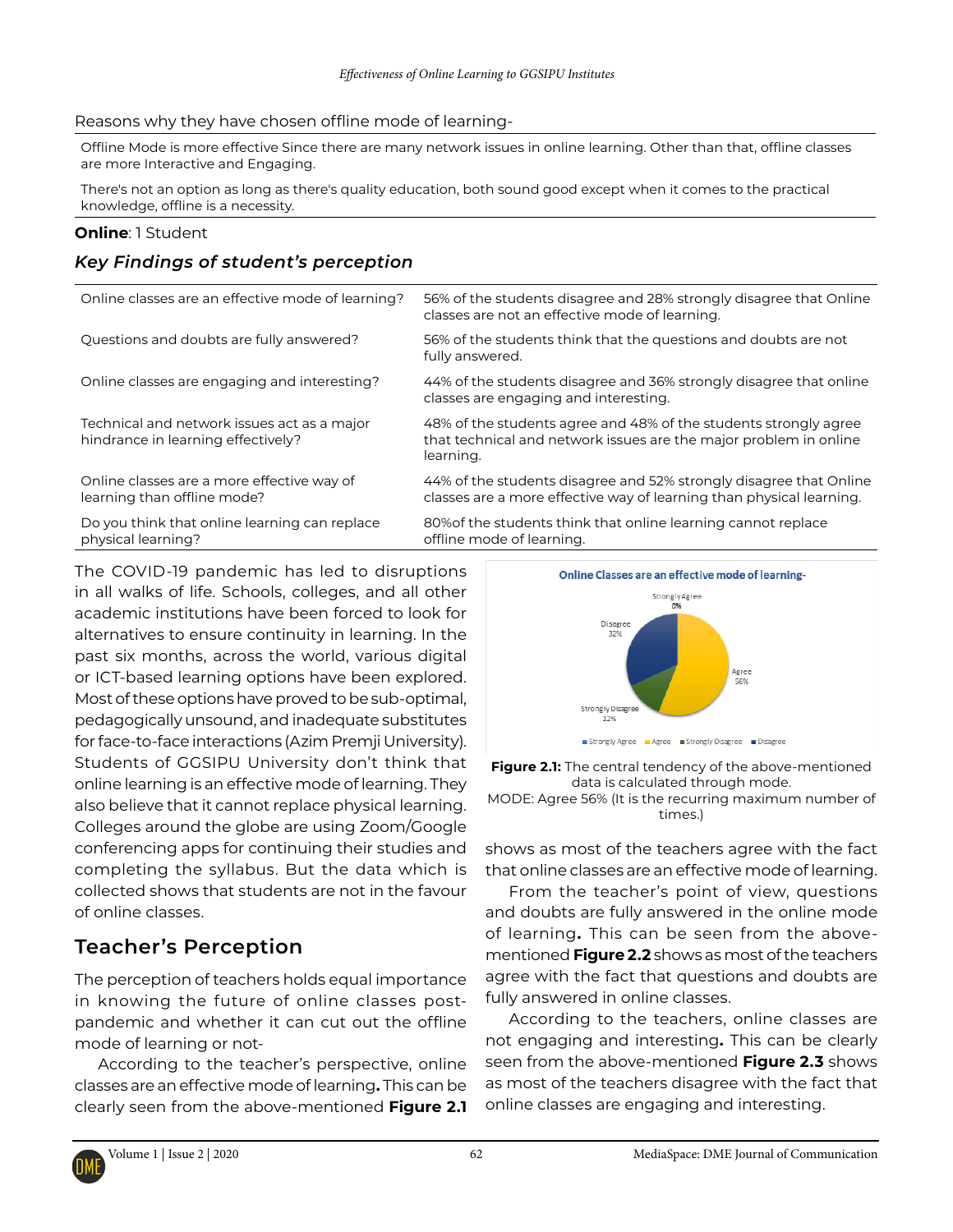

**Figure 2.2:** The central tendency of the above-mentioned data is calculated through mode. MODE: Agree 67% (It is the recurring maximum number of times.)







**Figure 2.4:** The central tendency of the above-mentioned data is calculated through mode. MODE: Disagree 60% (It is the recurring maximum number of times.)

According to teachers, online classes are not more effective than the offline mode of learning**.** This can be clearly seen from the above-mentioned **Figure 2.4** shows as most of the teachers strongly



**Figure 2.5:** The central tendency of the above-mentioned data is calculated through mode. MODE: The above data have 2 modes as both agree and strongly agree possess equal values. Agree: 48% & Strongly Agree 48%. (It is the recurring maximum number of times.)



**Figure 2.6:** The central tendency of the above-mentioned data is calculated through mode. MODE: No 92% (It is the recurring maximum number of times.)

disagree with the fact that online classes are a more effective way of learning than offline mode.

According to the teacher's perspective, online classes are not more effective than the offline mode of learning**.** This can be clearly seen from the above-mentioned **Figure 2.5** shows as most of the teachers strongly agree with the fact that technical and network issues act as a major hindrance in learning effectively.

According to the teachers, online learning cannot replace physical learning**.** This can be seen from the above-mentioned **Figure 2.6** shows as most of the teachers have chosen no as their answer in the question of whether online learning can replace physical learning or not.

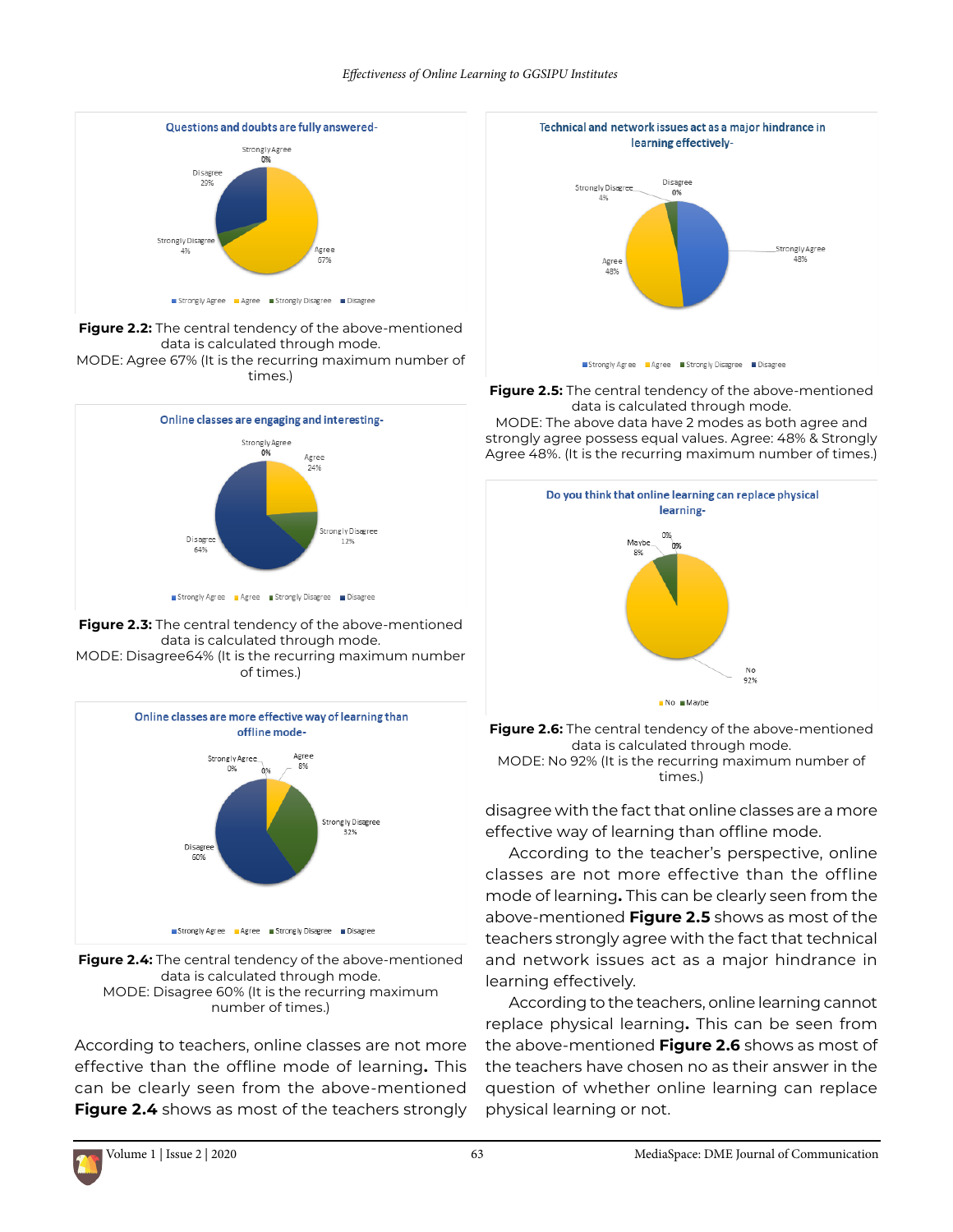## *Which mode of learning do you like online or offline (open-ended question)-*

#### **Offline:** 24 teachers

In this question, 24 teachers said that they prefer offline learning and one teacher said that a blend of both will work.

## *Key Findings of teacher's perception:*

| Do you think that online learning can replace | 92% of the teachers think that online learning cannot replace offline              |
|-----------------------------------------------|------------------------------------------------------------------------------------|
| physical learning-                            | mode of learning.                                                                  |
| Online classes are a more effective way of    | 60% of the teachers disagree that online classes are a more effective              |
| learning than offline mode?                   | way of learning than physical learning.                                            |
| Technical and network issues act as a major   | 48% of the teachers agree and 48% of the teachers strongly agree that              |
| hindrance in learning effectively?            | technical and network issues are the major problem in online learning.             |
| Online classes are engaging and interesting?  | 64% of the teachers think that online classes are not engaging and<br>interesting. |
| Questions and doubts are fully answered?      | 67% of the teachers think that the questions and doubts are fully<br>answered.     |
| Online classes are an effective mode of       | 56% of the teachers agree that online classes are an effective mode of             |
| learning?                                     | learning.                                                                          |







**Figure 2.8:** The central tendency of the above-mentioned data is calculated through mode. MODE: No 86% (It is the recurring maximum number of times.)

Teachers of GGSIPU University think that online learning is an effective mode of learning. But they believe that it cannot replace physical learning. Colleges around the globe are using Zoom/Google conferencing apps for continuing their studies and completing the syllabus. But the data which is collected shows that students are not in the favour of online classes.

#### *Combined perception of both students and teachers:*

According to both teachers and students, online classes are not more effective than offline learning**.**  This can be clearly seen from the above-mentioned **Figure 2.6** shows as most of the students and teachers think that online classes are a more effective way of learning than offline mode.

According to both teachers and students, online learning cannot replace physical learning**.** This can be seen from the above-mentioned **Figure 2.8**  shows as 86% of the students and teachers have chosen no as their answer in the question of whether online learning can replace physical learning or not.

# **Conclusion**

The Corona Virus pandemic impacted the education sector immensely and resulted in the schools and colleges shut all across the globe. Over 1.2 billion children are out of their classrooms. The entire way of learning has changed in the few months with the